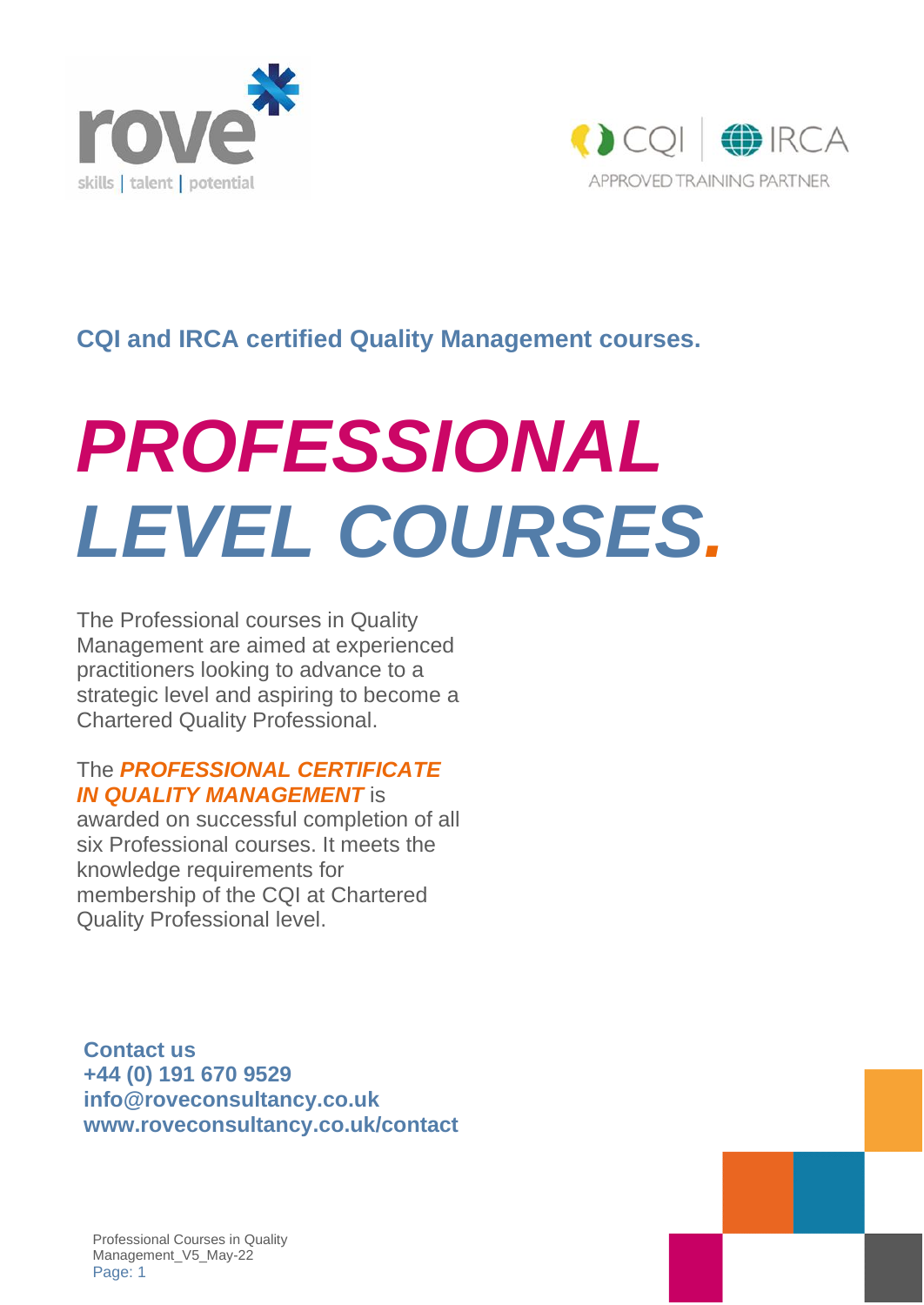



# *WELCOME.*

| <b>CONTENTS</b>                                    | <b>PAGE</b>    |
|----------------------------------------------------|----------------|
| Professional courses in Quality Management         | $3 - 4$        |
| About rove                                         | 5              |
| Delivery methodology                               | 5              |
| <b>Assessment and Certification</b>                | 6              |
| Course fees                                        | $\overline{7}$ |
| Enrolment                                          | $\overline{7}$ |
| Leading Enterprise Performance Measurement (PR302) | $8 - 9$        |
| Leading Quality Strategy and Planning (PR303)      | $10 - 11$      |
| Leading Business Process Excellence (PR304)        | $12 - 13$      |
| Leading Supply Chain Assurance (PR305)             | $14 - 15$      |
| Leading Strategic Change and Improvement (PR306)   | $16 - 17$      |
| Leading Enterprise Risk Management (PR307)         | $18 - 19$      |

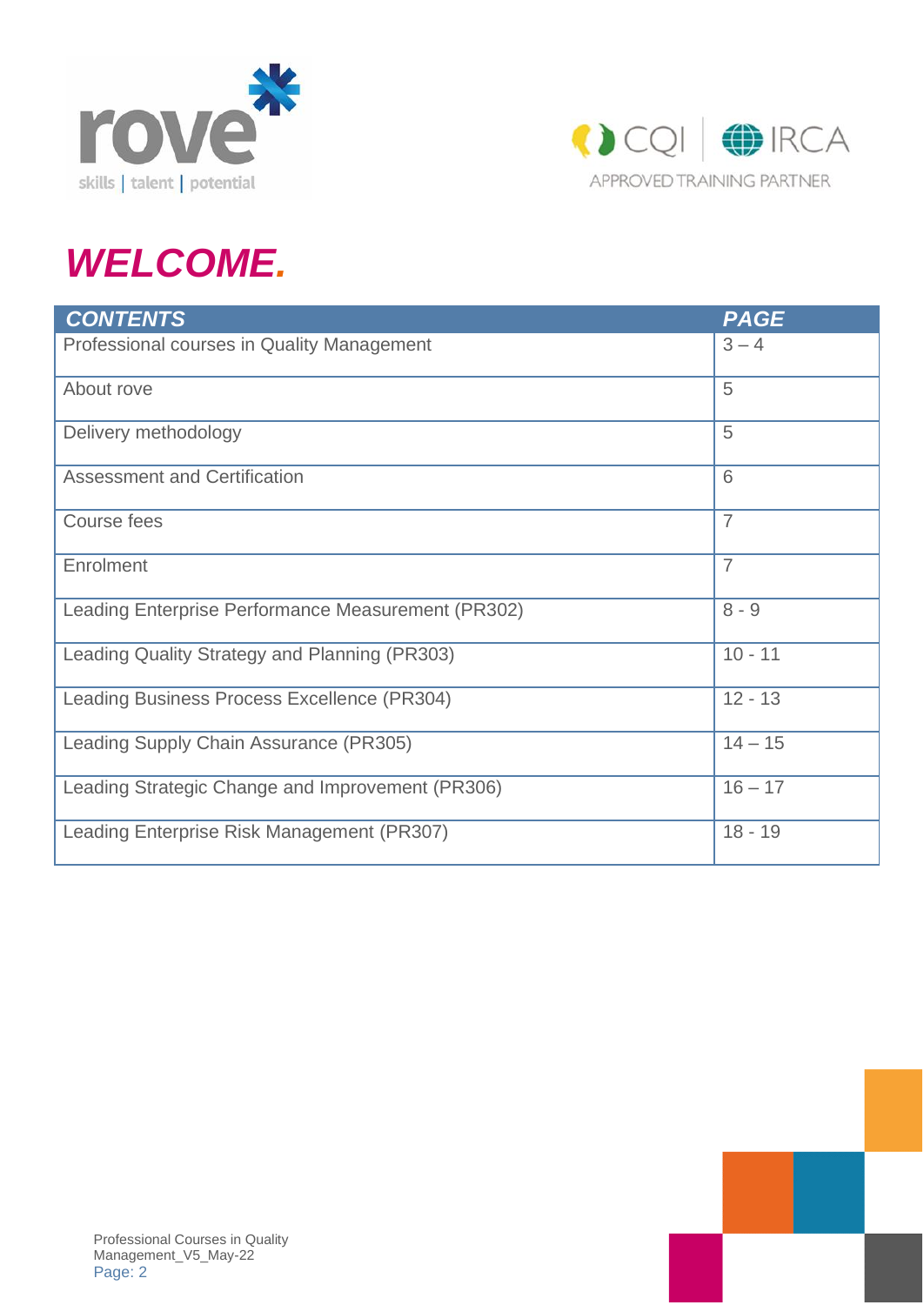



### *CQI AND IRCA CERTIFIED PROFESSIONAL LEVEL COURSES IN QUALITY MANAGEMENT.*

The Professional level courses in Quality Management are aimed at experienced practitioners looking to advance to a strategic level and aspiring to become a Chartered Quality Professional. They meet the knowledge requirements for membership of the CQI at Chartered Quality Professional level.

There are six Professional courses - you can study all six and achieve the Professional Certificate of Quality Management, or enrol onto individual courses:

- **1.** Leading **Enterprise Performance Measurement** (PR302)
- **2.** Leading **Quality Strategy and Planning** (PR303)
- **3.** Leading **Business Process Excellence** (PR304)
- **4.** Leading **Supply Chain Assurance** (PR305)
- **5.** Leading **Strategic Change and Improvement** (PR306)
- **6.** Leading **Enterprise Risk Management** (PR307).

### *PROFESSIONAL CERTIFICATE.*

The Professional Certificate in Quality Management is awarded by the CQI following the successful completion of all six Professional courses.

### *HOW WILL YOU BENEFIT?*

The Chartered Quality Institute (CQI) and its IRCA division are the leading global professional bodies for quality and audit professionals. As the only chartered body in the world that's dedicated to quality management, 60,000 delegates in over 100 countries across the world take CQI and IRCA Certified Training every year. Here's why:

- With three levels of training and a variety of modular courses, you can create a learning programme perfectly tailored to your needs whatever your career stage.
- Training is mapped to the CQI's Competency Framework, so you learn the relevant, up-to-date skills employers want.
- Our certified training courses provide you with the skills and knowledge to support your application for CQI [membership.](https://www.quality.org/cqimembership-become-member)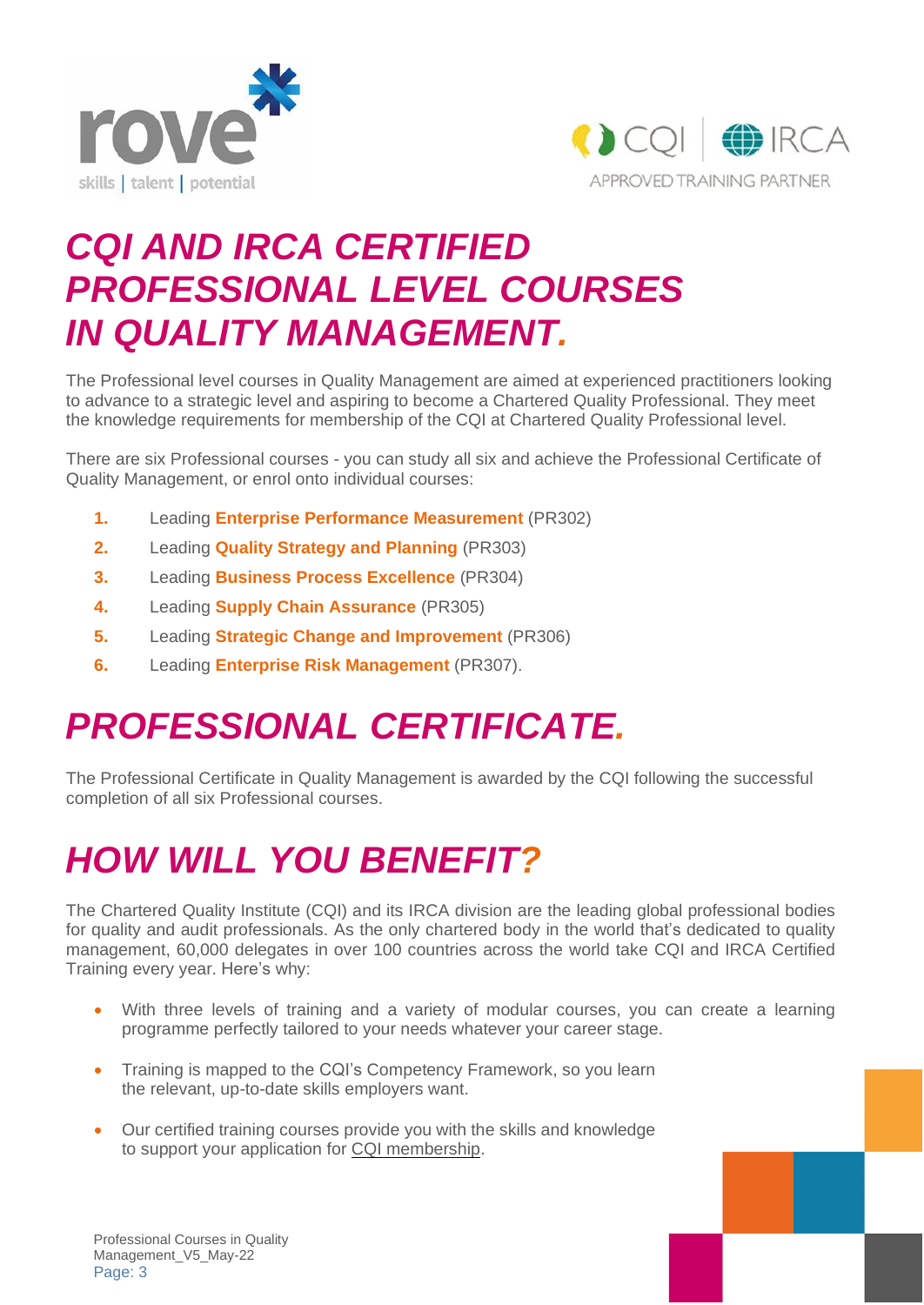



# *AT A GLANCE…*

| <b>COURSE TITLE</b>                                                             | <b>COURSE</b><br><b>CODE</b> | <b>INDICATIVE</b><br><b>LEARNING</b><br><b>HOURS</b> | <b>COURSE OVERVIEW</b>                                                                                                                                                                                                                                                                                     |
|---------------------------------------------------------------------------------|------------------------------|------------------------------------------------------|------------------------------------------------------------------------------------------------------------------------------------------------------------------------------------------------------------------------------------------------------------------------------------------------------------|
| <b>LEADING</b><br><b>ENTERPRISE</b><br><b>PERFORMANCE</b><br><b>MEASUREMENT</b> | <b>PR302</b>                 | 24 hours                                             | This course develops leadership skills to coach and<br>facilitate top management teams in the development of<br>enterprise-wide performance measurement/KPIs for<br>strategic goals and operational process performance.                                                                                   |
| <b>LEADING</b><br><b>QUALITY</b><br><b>STRATEGY AND</b><br><b>PLANNING</b>      | PR303                        | 40 hours                                             | This course develops leadership skills to apply quality<br>planning within the context of product/service portfolio<br>management and facilitate top management teams in the<br>deployment of the strategic management of<br>products/services, quality policies and the roles required.                   |
| <b>LEADING</b><br><b>BUSINESS</b><br><b>PROCESS</b><br><b>EXCELLENCE</b>        | <b>PR304</b>                 | 40 hours                                             | This course develops leadership skills to apply system<br>thinking within the context of an overall enterprise or<br>organisation, and coach and facilitate top management<br>teams in the development of their understanding and<br>deployment of system leadership and the roles required.               |
| <b>LEADING</b><br><b>SUPPLY CHAIN</b><br><b>ASSURANCE</b>                       | <b>PR305</b>                 | 40 hours                                             | This course develops leadership skills to assure that<br>stakeholder requirements are met in the whole supply<br>chain, develop strategies for assessing supply chain<br>capability, coach and facilitate top management teams in<br>the deployment of strategic leadership of supply chain<br>management. |
| <b>LEADING</b><br><b>STRATEGIC</b><br><b>CHANGE AND</b><br><b>IMPROVEMENT</b>   | <b>PR306</b>                 | 40 hours                                             | This course provides leadership skills in the development<br>of improvement programmes and provides delegates<br>with the capability of coaching and facilitating all levels of<br>the organisation in a variety of approaches to change<br>and improvement.                                               |
| <b>LEADING</b><br><b>ENTERPRISE</b><br><b>RISK</b><br><b>MANAGEMENT</b>         | <b>PR307</b>                 | 40 hours                                             | This course provides leadership skills in the application<br>of risk management within the context of an<br>enterprise/organisation and provides delegates with the<br>capability of coaching top management teams in the<br>deployment of a system approach to the leadership of<br>risk management.      |

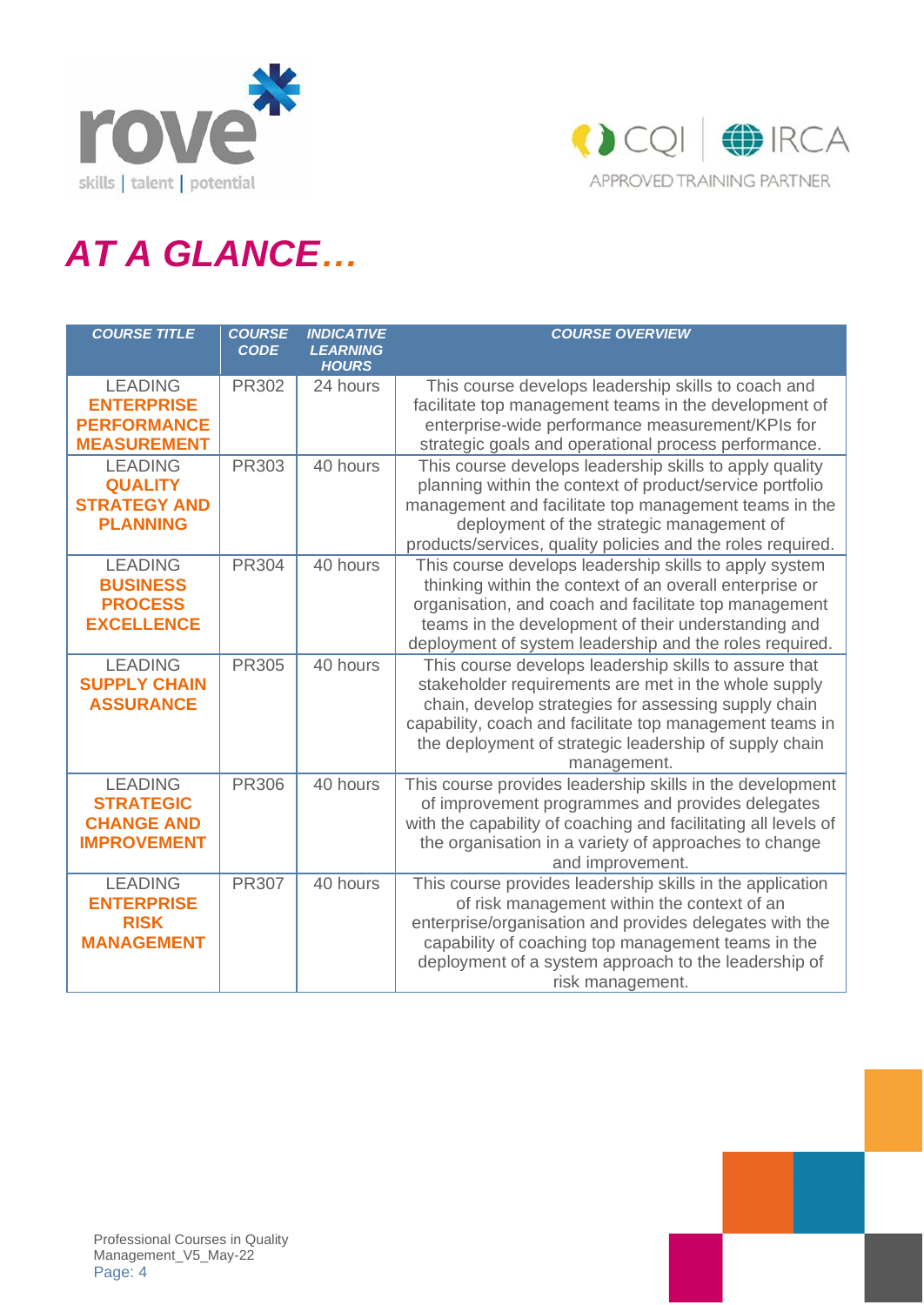



### *ABOUT ROVE.*

rove has worked in partnership with the CQI and IRCA since 2010. It has delivered CQI and IRCA training programmes, supporting quality management professionals develop and progress in their careers. rove initially offered the Level 3 Certificate and Level 5 Diploma in Quality Management qualifications, and from 2016 the Foundation, Practitioner and Professional Level courses.

rove has been assessed and certified as an Approved Training Partner (ATP) by the CQI and IRCA. This means it has the processes and systems in place to deliver certified courses to the highest standards. The CQI and IRCA undertake ongoing monitoring activities to ensure rove continues to meet ATP requirements.

Since 2016, rove has worked with over 400 learners, from over 300 companies - both in the UK and Internationally. It has a course pass rate of 100% (over 700 courses completed) and has supported nearly 30 individuals to achieve the Practitioner and Professional Certificates in Quality Management. rove is the only ATP able to offer Professional courses and the Professional Level Certificate in Quality Management.

### *FLEXIBLE DELIVERY – HOW?*

rove's supported distance learning model means you can study when you want – its systems provide you with 24/7 access to course materials and assessments and your dedicated tutor will provide timely advice, support and feedback throughout your course. This means:

- You're not constrained to set dates/times for training you can start when you're ready.
- You can complete your training at a pace that's best for you if you have more time than expected you can accelerate your learning and complete earlier than planned.
- You can access course learning, assessment and study support materials, receive feedback and support and sit your exam at a time and place that works for you.

If you'd like to know more about how our delivery model works, please get in [touch.](mailto:info@roveconsultancy.co.uk)

### *HOW LONG DOES IT TAKE?*

Each course typically takes ten weeks to complete, however this is dependent on the time you're able to dedicate to study. The maximum duration per course is **six months** (CQI requirement).

If you undertake the Professional Certificate, you are required to complete all six courses within **three years** (CQI requirement). The time limit begins from when you start your first course.

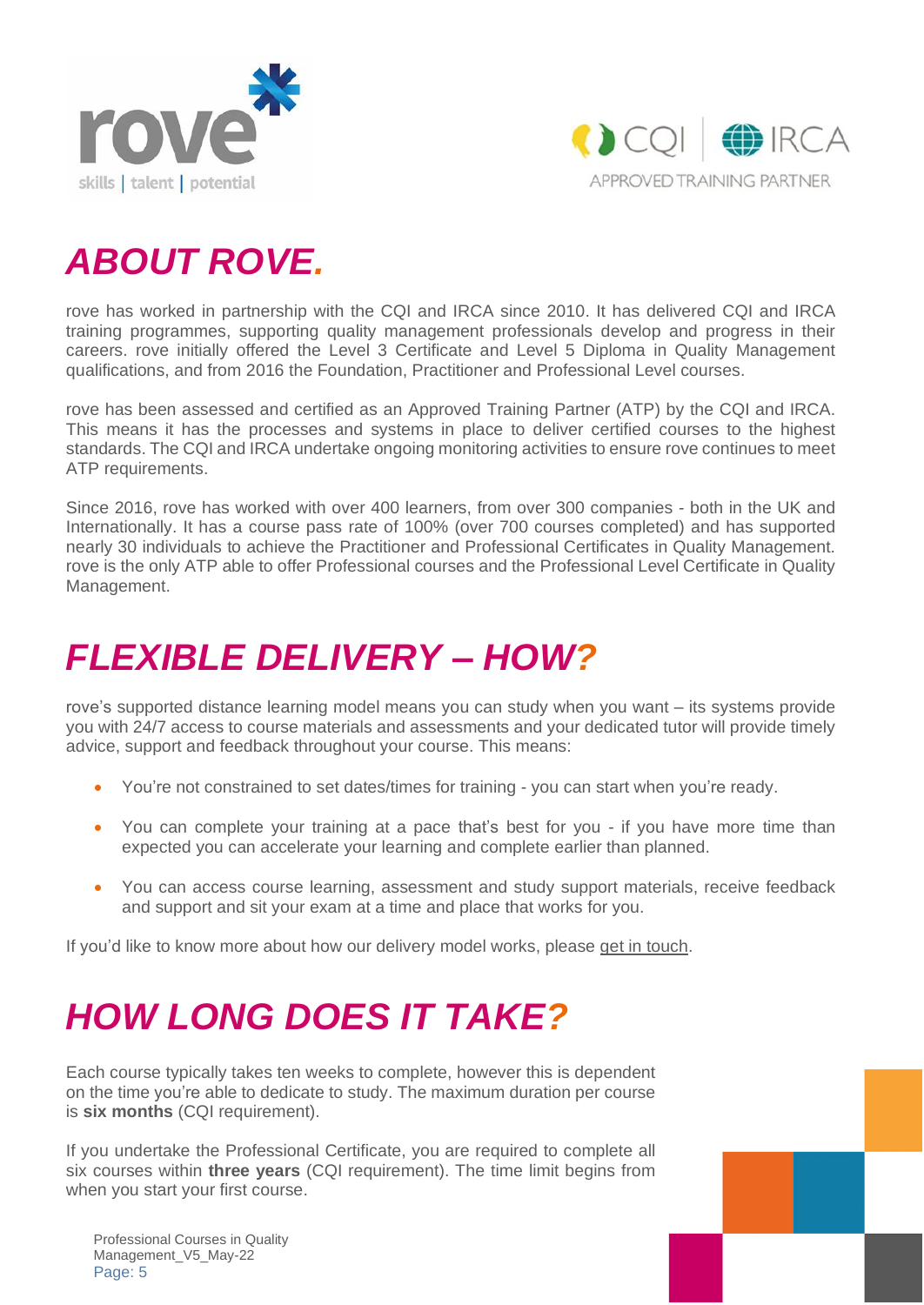



### *WHAT ARE THE ENTRY REQUIREMENTS?*

The Professional courses are aimed at those at experienced practitioners looking to advance to a strategic level. At the point of enrolment, we ask you to provide a brief statement on your experience, training, qualifications and study goals (or you can send your CV). Our Programme Lead will assess this to ensure the level is appropriate and will support your development aims.

Unsure which level or course is right for you?

- Use the CQI tool to help [\(https://www.quality.org/training/quiz\)](https://www.quality.org/training/quiz).
- Get in [touch](mailto:info@roveconsultancy.co.uk) to request a free consultation.

## *ASSESSMENT AND CERTIFICATION.*

- Assessment for Professional courses is workbook based.
- On successful completion you will be awarded a certificate of achievement.
- The **Professional Certificate in Quality Management** is awarded on achievement of all six courses.

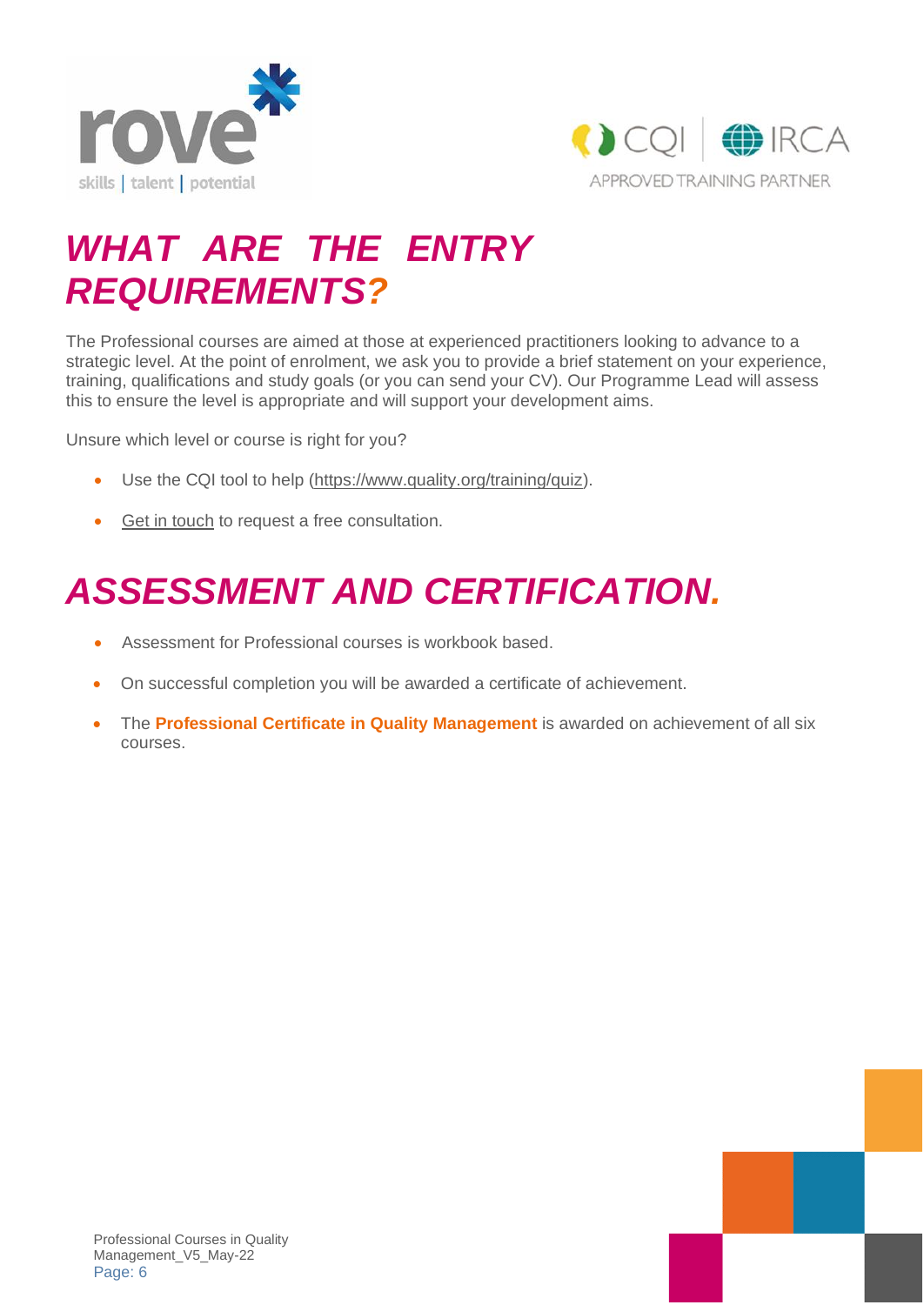



### *COURSE FEES.*

If you enrol on more than one course, you have the option to pay on a course-by-course basis.

A *10% discount* will be applied if you enrol on the Professional Certificate in Quality Management / all six courses.

Individual Professional level courses:

- *£585 + VAT*.
- *£526.50 + VAT (10% discount)*

The Professional Certificate (all six courses):

- *£3,510 + VAT*
- *£3,159 + VAT (10% discount)*

#### **What's included?**

• Course fees include tutorial support, course induction, learning, assessment and support materials, an account for our learning management system and CQI registration and certification.

### *HOW TO ENROL?*

We don't have set start dates for our courses, so you can enrol at any time.

Please complete our online [enrolment](https://www.surveymonkey.co.uk/r/CQIEnrolmentForm) form.

Once we receive your enrolment form, we will process your application and issue an invoice for your course fees. Following payment, we will contact you to arrange your induction.

### *QUESTIONS?*

If you have any questions, please get in touch:

+44 (0) 191 670 9529 or [info@roveconsultancy.co.uk.](mailto:info@roveconsultancy.co.uk)

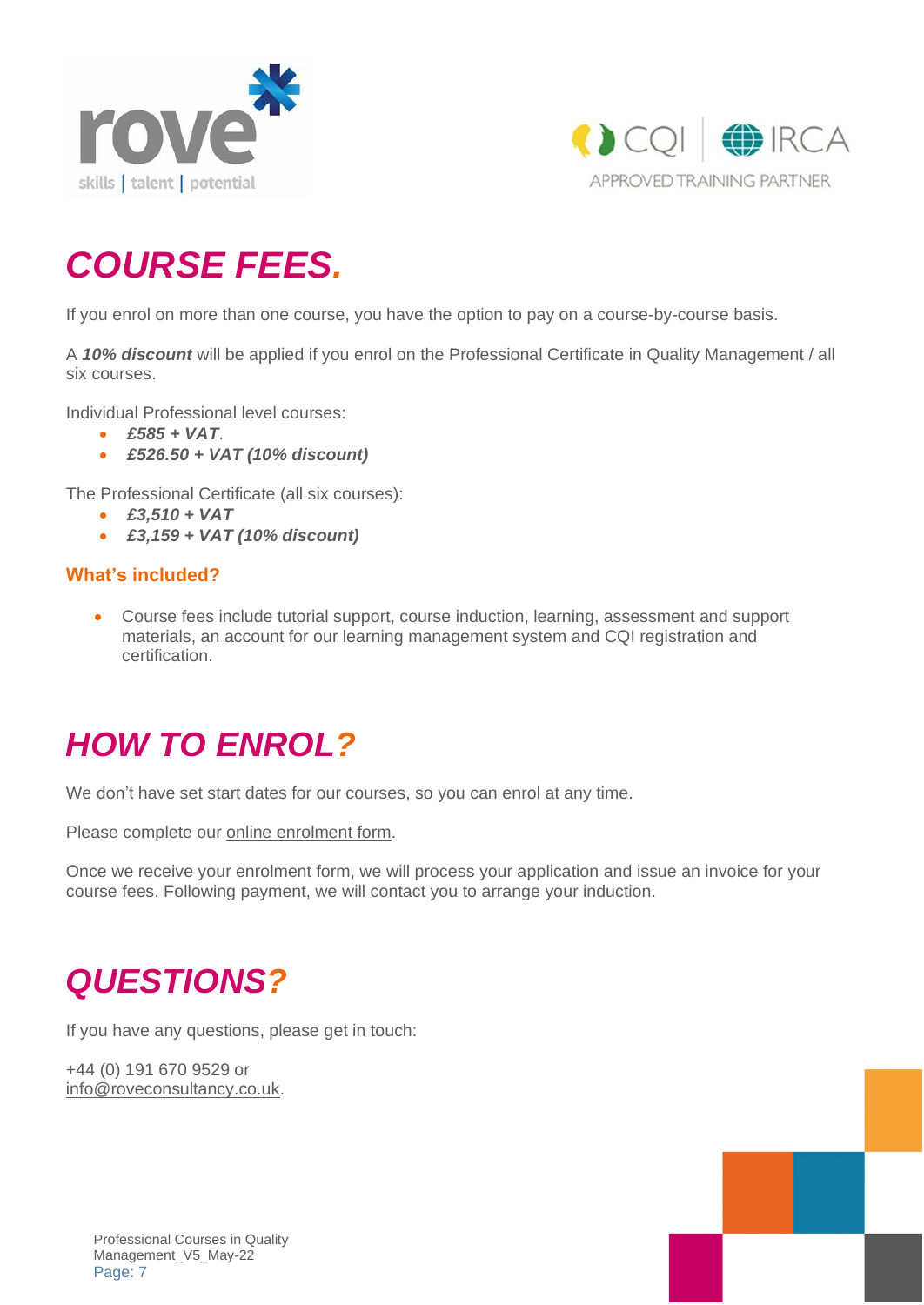



### *LEADING ENTERPRISE PERFORMANCE MEASUREMENT (PR302)*

#### **Overview**

This course develops leadership skills to coach and facilitate top management teams in the development of enterprise-wide performance measurement/KPIs for strategic goals and operational process performance.

| <b>LEVEL</b>                      | Professional                                  |
|-----------------------------------|-----------------------------------------------|
| <b>DURATION</b>                   | 24 hours (indicative), approximately 10 weeks |
| <b>ASSESSMENT</b>                 | Workbook assessment                           |
| <b>RECOMMENDED PRIOR LEARNING</b> | Managing Process Performance (PT202)          |
| <b>MANDATORY PRIOR LEARNING</b>   | None                                          |
| <b>DELIVERY</b>                   | Distance learning                             |
| <b>COST</b>                       | $£585 + VAT$                                  |

#### **Indicative course content**

Leadership of performance measurement:

- Organisations as a system and PDCA
- Review of variation, control charts and effective measures
- Mapping measures of performance to an organisational system
- **■** Systems thinking
- Roles in performance measurement
- Coaching techniques for developing enterprise performance measures and roles.

Measurement of enterprise strategy:

- Processes for gathering data on organisation context including competitors, benchmarking, technology, legal, regulatory, societal and standards relating to the organisation
- **EXECT:** Linking measures to strategic objectives/goals
- **EXPLOM** Strategy map
- Balanced scorecards and KPIs.

Measurement and policy deployment:

- Overview of Hoshin Kanri
- **EXECUTE: Strategic scorecards**
- Review processes
- Measures for business planning and forecasting
- Measures for financial management.

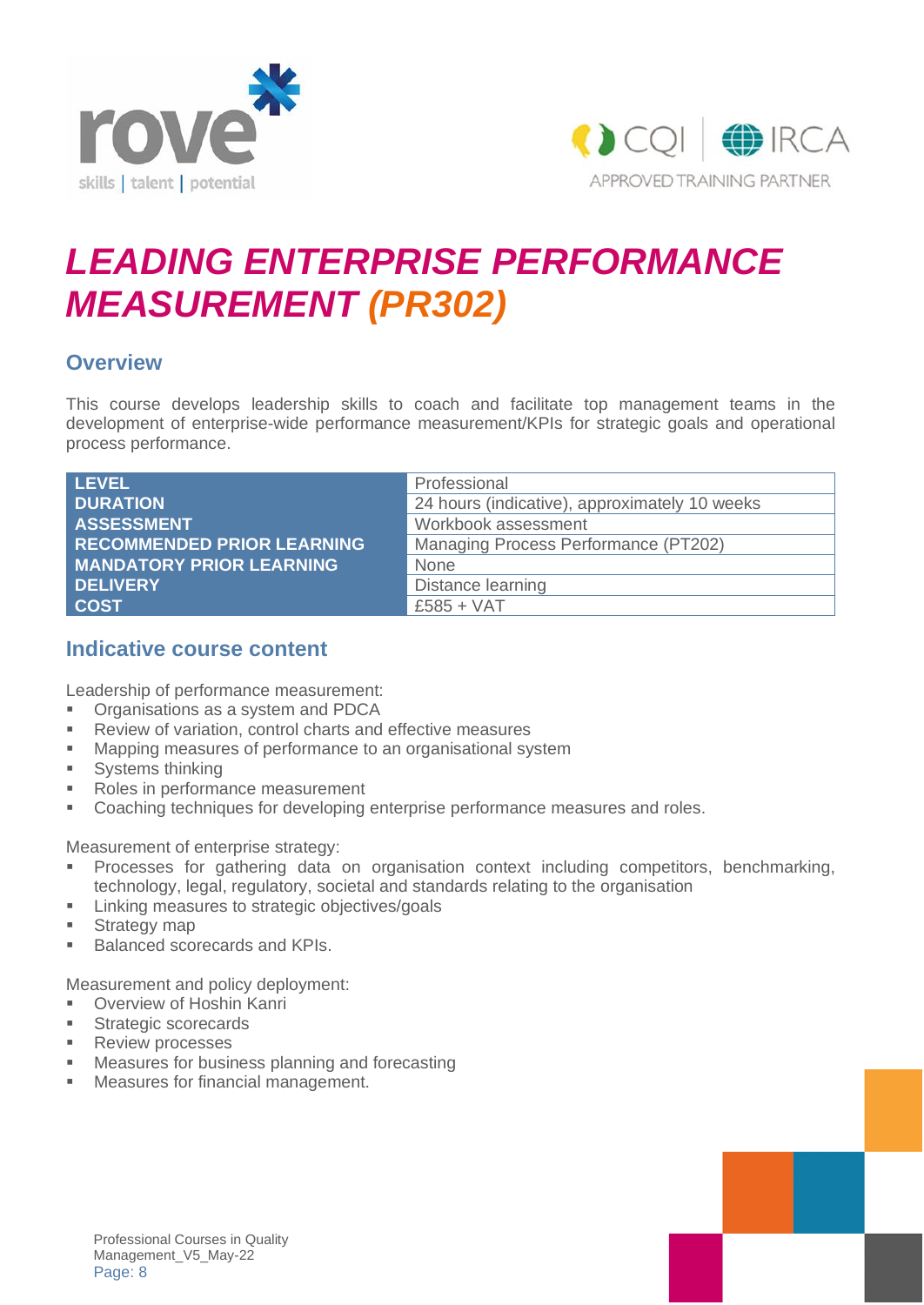



Leading performance measurement in the extended enterprise:

- Managing cross-functional measures
- Measures of supply chain performance
- **EXECTERF Facilitation of supplier/external provider measurement and reporting**
- Managing multi-site performance measurement.

Leading operational performance measurement:

- Cascading measures using a process approach<br>■ Operational scorecards
- Operational scorecards
- Dashboards
- Visual management for enterprise level measures
- Measures as drivers for continual improvement.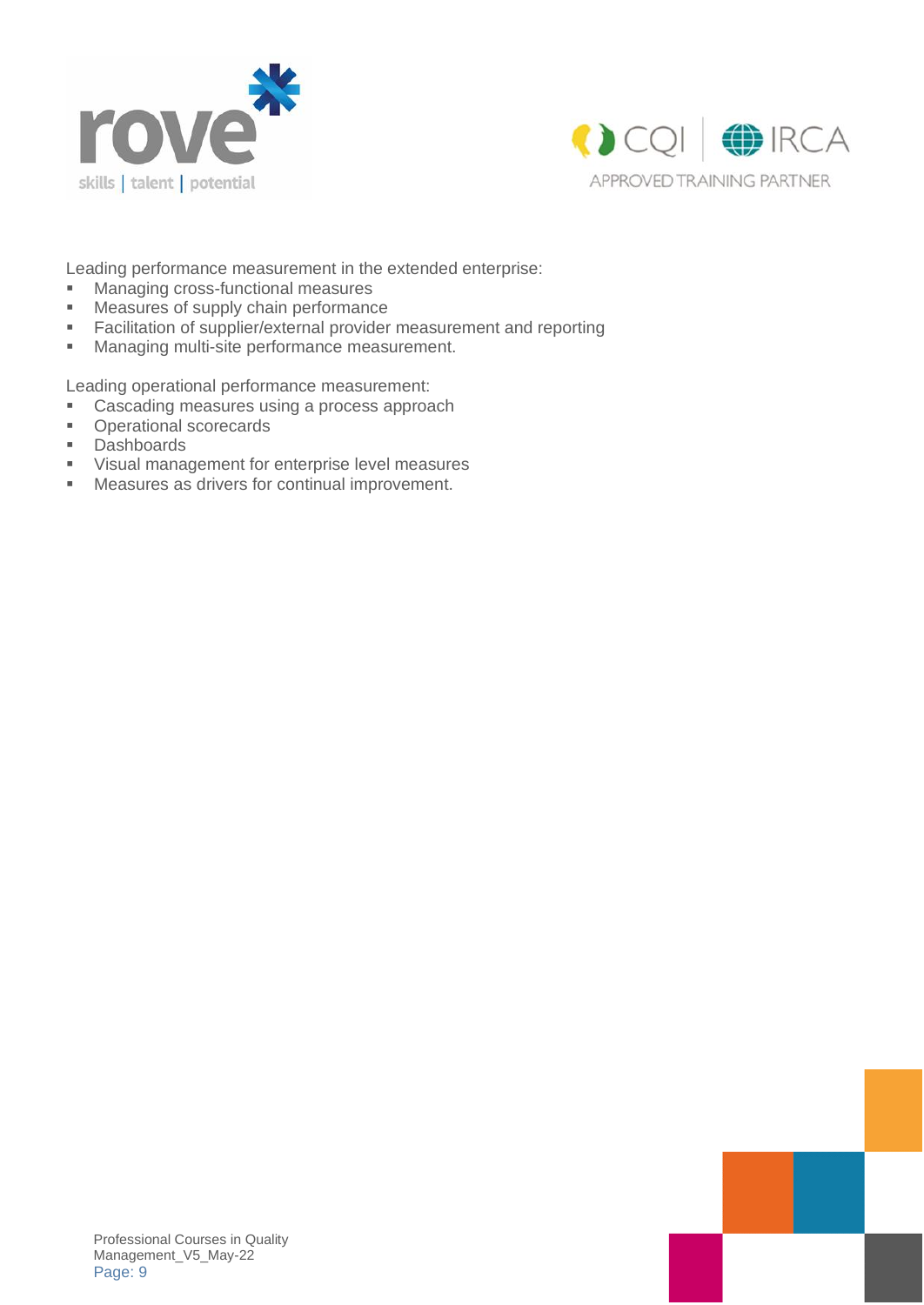



### *LEADING QUALITY STRATEGY AND PLANNING (PR303)*

#### **Overview**

This course develops leadership skills to coach and facilitate top management teams in the development of enterprise-wide performance measurement/KPIs for strategic goals and operational process performance.

| <b>LEVEL</b>                      | Professional                                  |
|-----------------------------------|-----------------------------------------------|
| <b>DURATION</b>                   | 40 hours (indicative), approximately 10 weeks |
| <b>ASSESSMENT</b>                 | Workbook assessment                           |
| <b>RECOMMENDED PRIOR LEARNING</b> | Managing Quality Planning (PT208)             |
| <b>MANDATORY PRIOR LEARNING</b>   | <b>None</b>                                   |
| <b>DELIVERY</b>                   | Distance learning                             |
| <b>COST</b>                       | $£585 + VAT$                                  |

#### **Indicative course content**

Enterprise level product/service management:

- Product/service management as part of a management system
- Product/service portfolios, systems thinking and the extended enterprise (external stakeholders and suppliers)
- Review of processes to gather data about and flow down requirements from customers and stakeholders
- Understanding the context and environmental conditions of products and services (markets, competitors, benchmarking, technology, societal considerations)
- Managing legal, standards and regulatory compliance
- Coaching and facilitation skills to build commitment and engagement in leadership teams
- Facilitation of product/service review processes.

Product/service strategies:

- **Building product portfolio strategies**
- Facilitating management tools to identify opportunities with top management teams (SWOT, Boston Matrix, Market Analysis, Product Lifecycles and Prioritisation Matrices)
- Facilitation of key tools to identify potential risks in the context of strategy development (FMEA, risk register, risk matrix, cause/effect diagrams)
- Roadmaps
- **Product/service quality planning**
- Policy deployment (Hoshin Kanri)
- Risk management approaches (risk avoidance or elimination, risk reduction by changing the likelihood or consequences, managing risk following evaluation)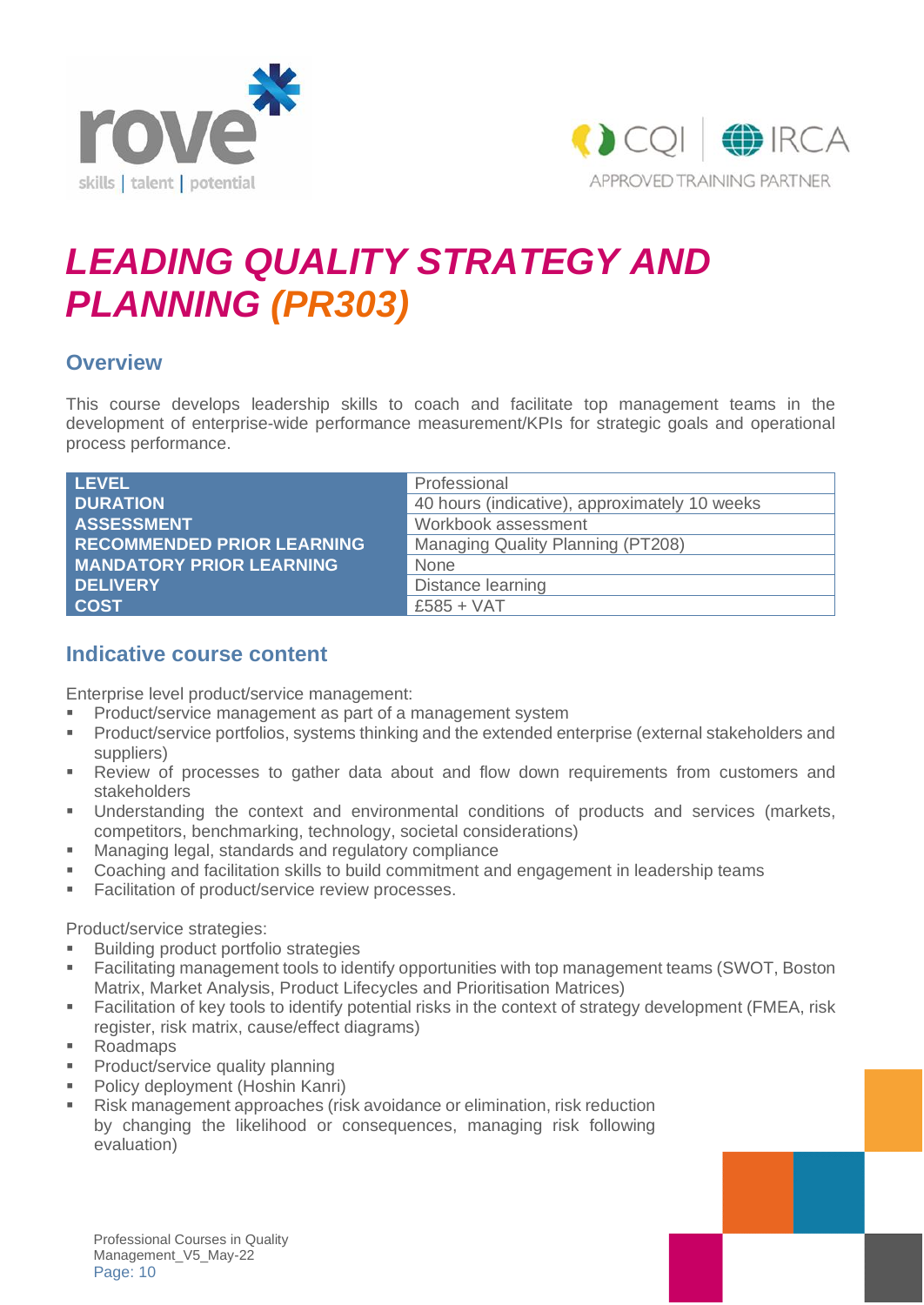



- Managing financial risk and effective business cases
- **EXECTED EXECTED** Leading and coaching quality function deployment.

Management and planning tools (new seven QC tools):

- **EXEDENT** Affinity diagram
- **·** Interrelationship diagraph
- **•** Systematic (tree) diagram
- Matrix
- Data matrix
- Arrow diagram
- PDPC
- Facilitation of tools with top management teams.

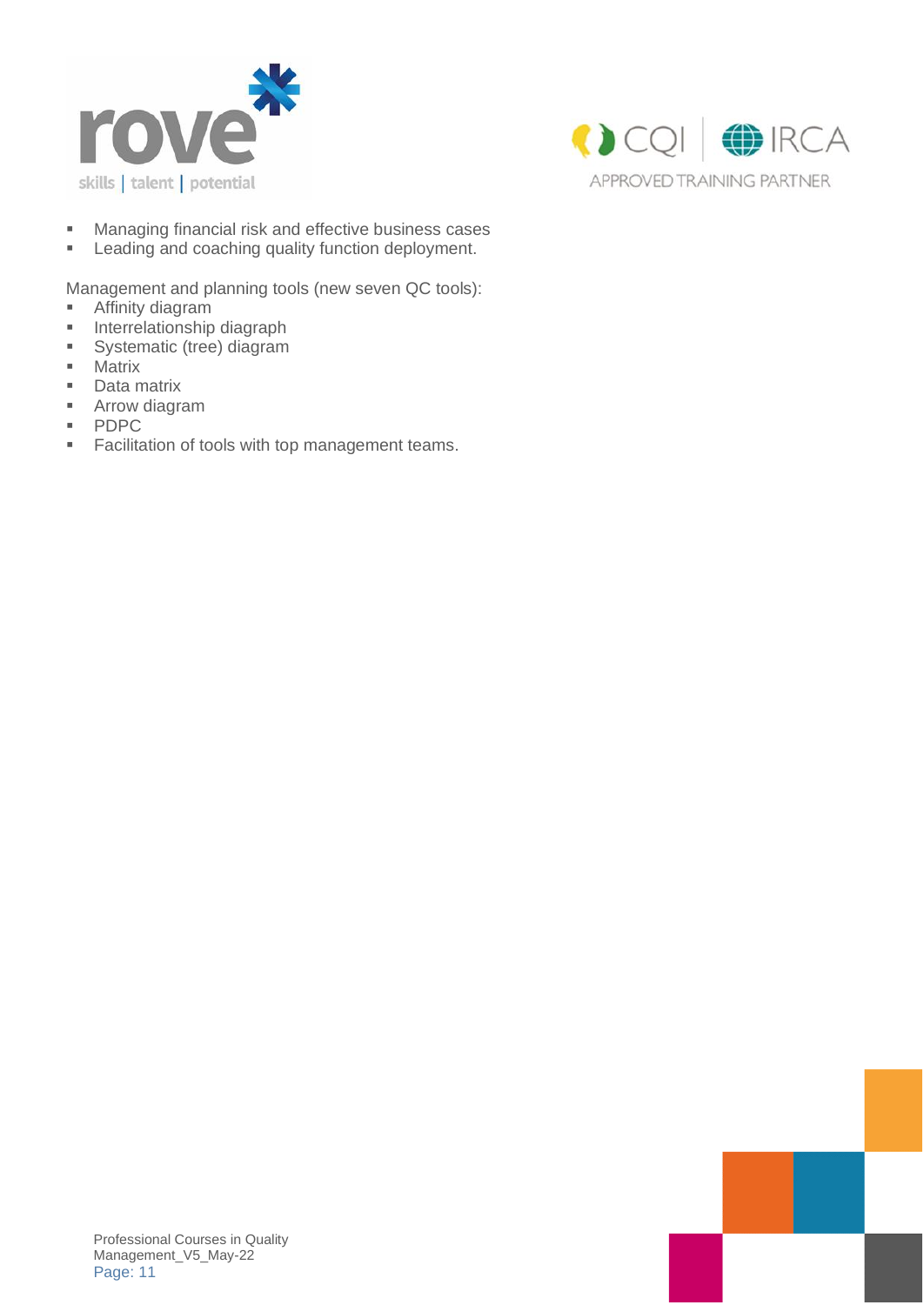



### *LEADING BUSINESS PROCESS EXCELLENCE (PR304)*

#### **Overview**

This course develops leadership skills to apply system thinking within the context of an overall enterprise or organisation, and coach and facilitate top management teams in the development of their understanding and deployment of system leadership and the roles required.

| <b>LEVEL</b>                      | Professional                                     |  |
|-----------------------------------|--------------------------------------------------|--|
| <b>DURATION</b>                   | 40 hours (indicative), approximately 10 weeks    |  |
| <b>ASSESSMENT</b>                 | Workbook assessment                              |  |
| <b>RECOMMENDED PRIOR LEARNING</b> | Managing Change and Continual Improvement        |  |
|                                   | (PT204) and Managing Process Performance (PT202) |  |
| <b>MANDATORY PRIOR LEARNING</b>   | <b>None</b>                                      |  |
| <b>DELIVERY</b>                   | Distance learning                                |  |
| <b>COST</b>                       | $£585 + VAT$                                     |  |

#### **Indicative course content**

Leadership of the management system as a system and systems thinking:

- **·** Principles of holistic thinking and mind-set for PDCA
- Systems thinking
- Mapping organisations as systems
- Supply chains
- Understanding the context of the organisation (external influences).

Leading process management within organisations modelled on system thinking:

- **EXECT** The roles of the system leader, process owner, process manager and process operator
- Process deployment, measurement and continual improvement
- Overview of strategy deployment (Hoshin Kanri) and prioritisation processes
- **EXECT:** Linking strategy and improvement programmes.

Approaches to enable definition of organisations as systems (soft skills):

- **Facilitation of system mapping workshops**
- **■** Identification of process owners
- Coaching methodologies
- **■** Influencing and building rapport with top management team members.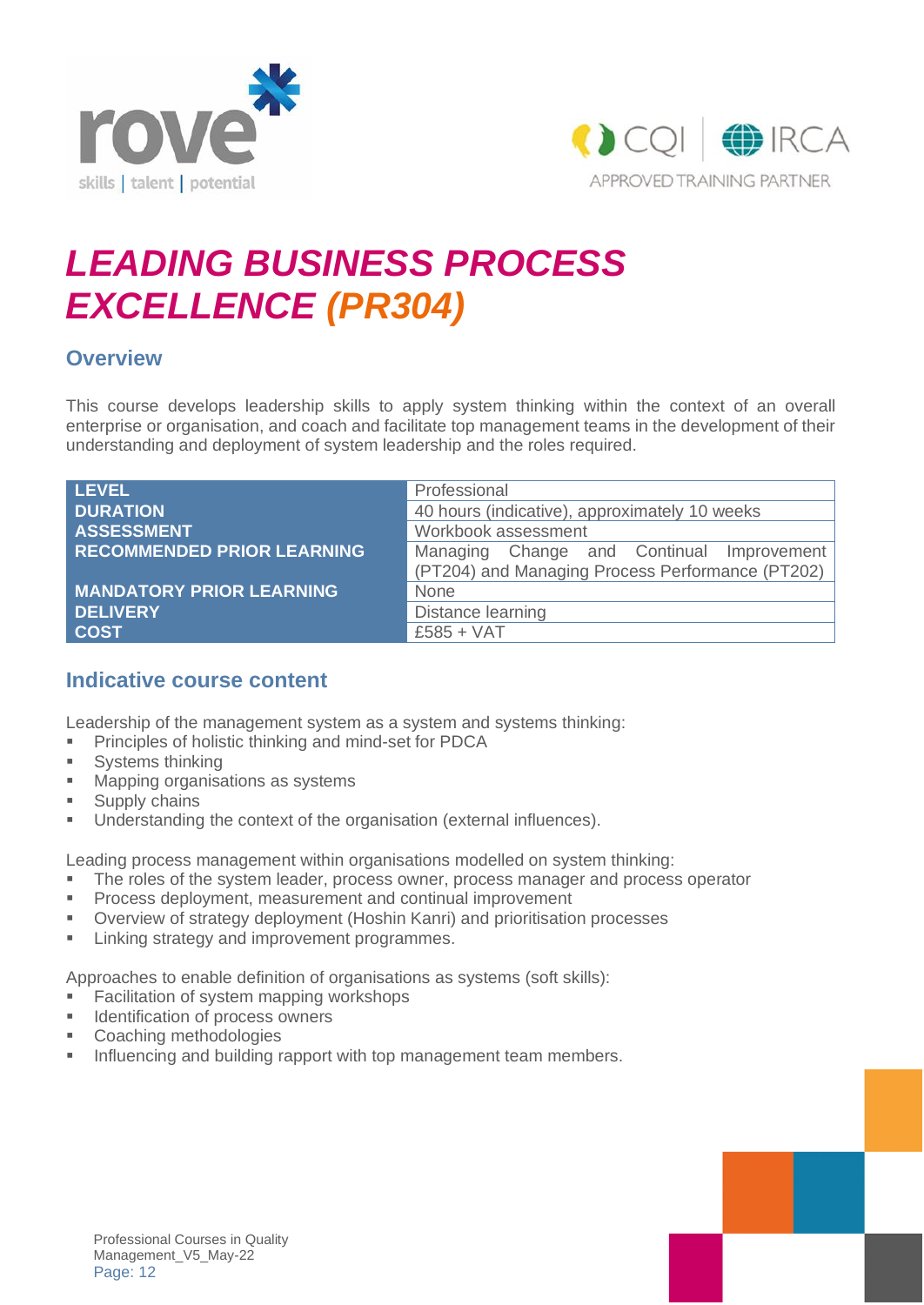



Managing cross-function and multi-site standardisation:

- Overview of standardisation in process deployment
- Roles of the process owner and process manager in standardisation
- Approaches to lead and manage global and local standardisation.

System and process review with global/local levels:

- A process for reviews of the system, process and continual improvement
- **•** Typical agendas and preparation
- Collecting data for review (Voice of the Customer and other external data and internal performance data)
- Diagnostics for reviews (risk and opportunity assessment, business modelling and financial impact assessment)
- Interaction of local and global reviews
- **EXEC** Facilitation techniques for reviews.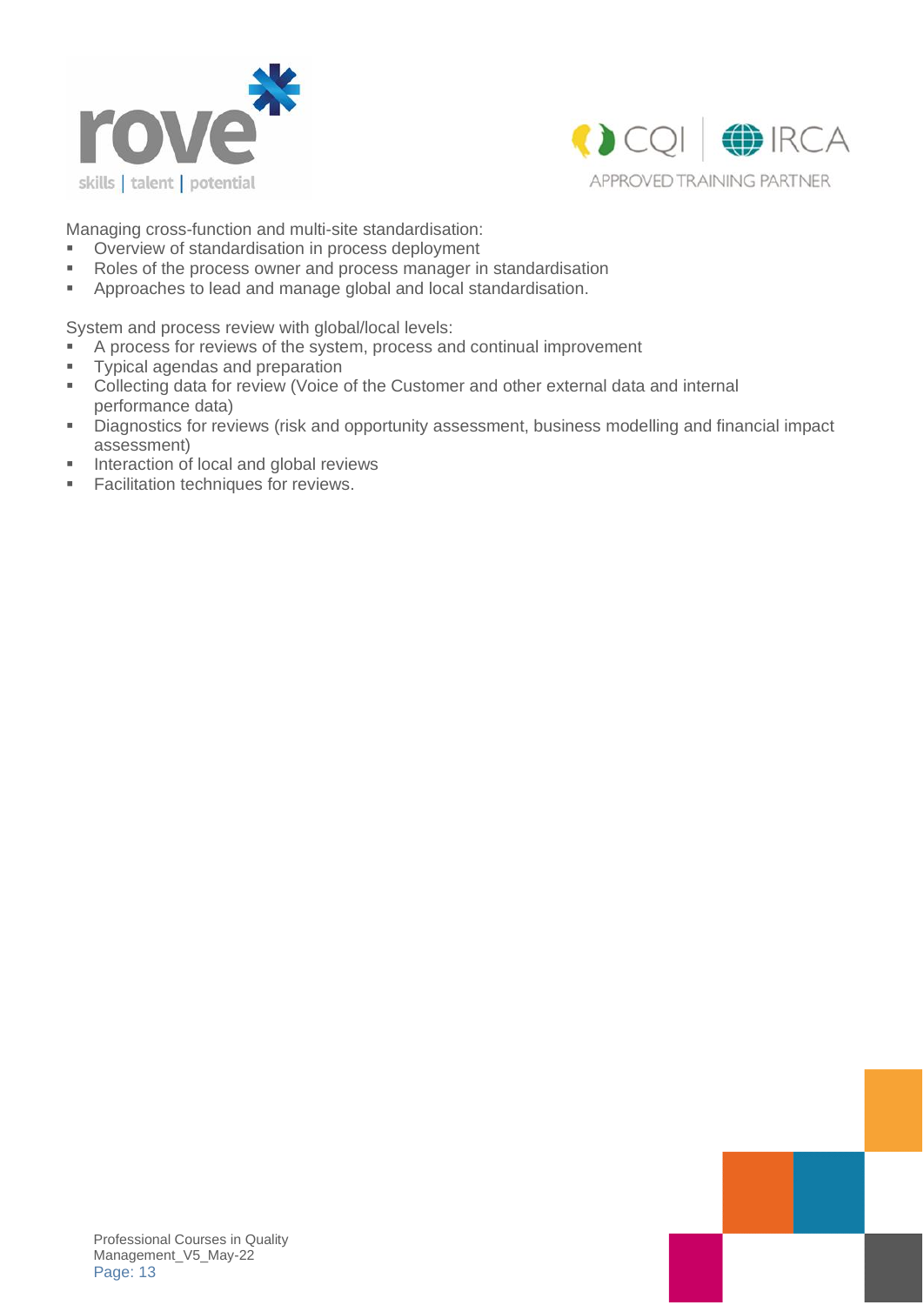



### *LEADING SUPPLY CHAIN ASSURANCE (PR305)*

#### **Overview**

This course develops leadership skills to assure that stakeholder requirements are met in the whole supply chain, develop strategies for assessing supply chain capability, coach and facilitate top management teams in the deployment of strategic leadership of supply chain management.

| <b>LEVEL</b>                      | Professional                                  |
|-----------------------------------|-----------------------------------------------|
| <b>DURATION</b>                   | 40 hours (indicative), approximately 10 weeks |
| <b>ASSESSMENT</b>                 | Workbook assessment                           |
| <b>RECOMMENDED PRIOR LEARNING</b> | Managing Supply Chains (PT206)                |
| <b>MANDATORY PRIOR LEARNING</b>   | <b>None</b>                                   |
| <b>DELIVERY</b>                   | Distance learning                             |
| <b>COST</b>                       | $£585 + VAT$                                  |

#### **Indicative course content**

Organisational drivers for outsourcing – benefits, opportunities and risks.

Organisational aspects of supply chain structures:

- Deciding which processes to outsource and which to retain
- **■** Innovation and partnering
- Organisational focus
- **Economic efficiency**
- Capabilities.

Introduction to supply chain management:

- Roles
- Processes
- Contract management
- **■** Sustainability
- Optimisation.

Procurement and supply policies:

- **■** Introduction to the implications for procurement of the World Economic Forum
- Environmental and socially sustainable procurement
- **EXECT Supply policies (fraud, bribery, corruption, environmental law, fair trade,** reputation and human rights).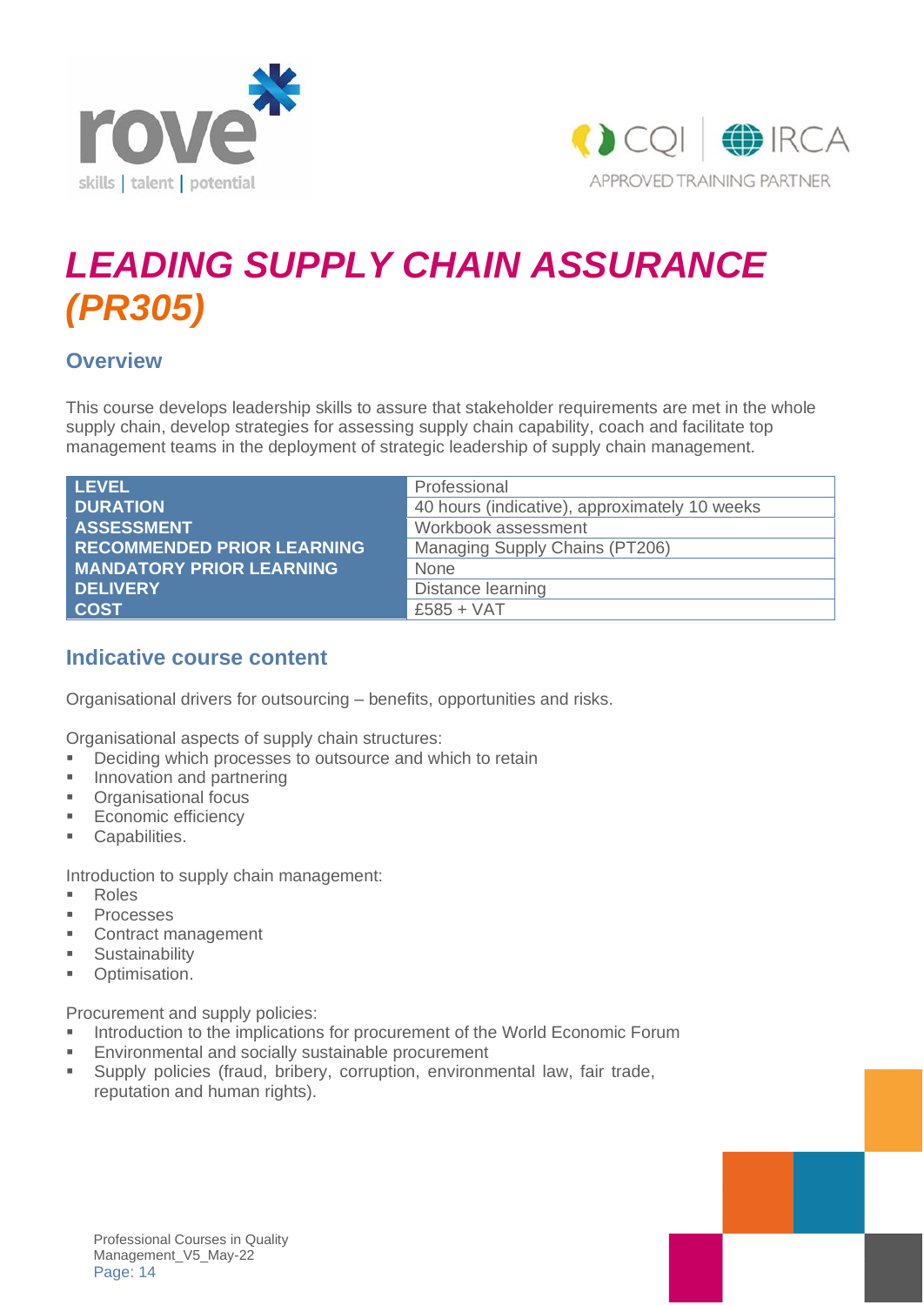



Supply chain management techniques:

- **EXECUTE:** Tenders and supplier selection
- **EXECUTE:** Information flow, order cycles, inventory, logistics
- Contracts and legal aspects
- **EXECUTE:** Lifetime economic effectiveness
- Warehouse management, international trade/freight, materials planning
- **Technology supply chain management systems.**

Supplier development assurance:

- Roles in supply chain assurance.
- Audit planning and management accountability and auditability.
- **Developing and managing supplier audit programmes.**
- Managing risk in a supply chain.
- **EXECT** Partnering and improvement in the supply chain network.
- **EXECUTE:** Supplier development strategies.
- Supplier development assurance and management accountability and auditability.
- **EXECTED EXECTED LEADING Leading advanced quality planning with suppliers.**

Page: 15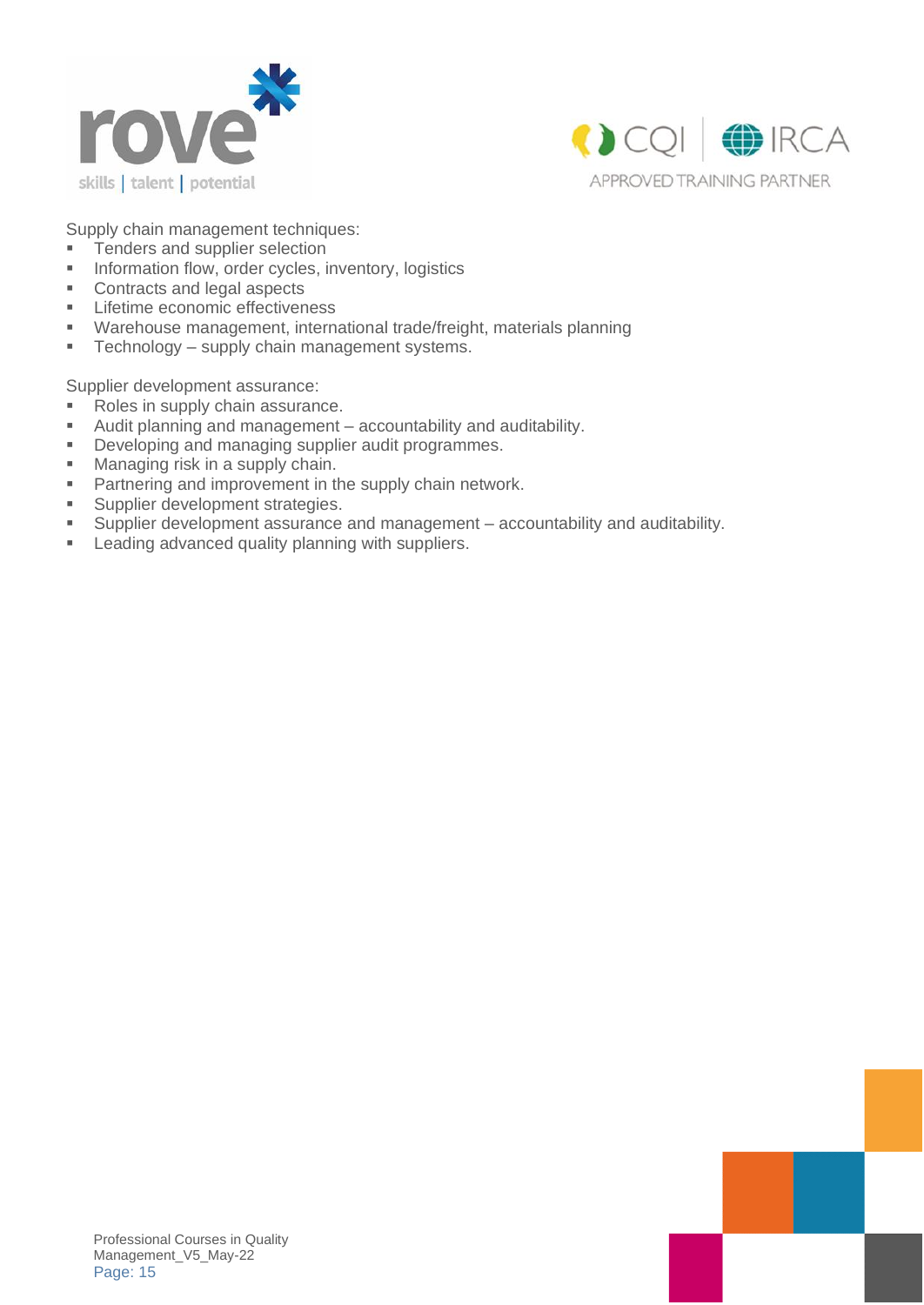



### *LEADING STRATEGIC CHANGE AND IMPROVEMENT (PR306)*

#### **Overview**

This course provides leadership skills in the development of improvement programmes and provides delegates with the capability of coaching and facilitating all levels of the organisation in a variety of approaches to change and improvement.

| <b>LEVEL</b>                      | Professional                                         |  |
|-----------------------------------|------------------------------------------------------|--|
| <b>DURATION</b>                   | 40 hours (indicative), approximately 10 weeks        |  |
| <b>ASSESSMENT</b>                 | Workbook assessment                                  |  |
| <b>RECOMMENDED PRIOR LEARNING</b> | Managing Change and Continual Improvement<br>(PT204) |  |
| <b>MANDATORY PRIOR LEARNING</b>   | None                                                 |  |
| <b>DELIVERY</b>                   | Distance learning                                    |  |
| <b>COST</b>                       | $£585 + VAT$                                         |  |

#### **Indicative course content**

Change and organisational culture:

- **Organisations as systems and system thinking**
- **EXECT:** Linking strategy with organisation systems
- **EXECT** Linking strategy with improvement programmes
- Coaching others in the use of PDCA.

Frameworks for change:

- **•** Project lifecycle management
- Governance structures
- **•** Development of effective and engaging review processes
- **EXEC** Leading stakeholder management
- Integrating risk management into change programmes
- **■** Innovation approaches and methodologies.

Coaching techniques for step change improvement approaches:

- Lean
- Six Sigma
- TQM
- TPM
- Kaizen
- Innovation.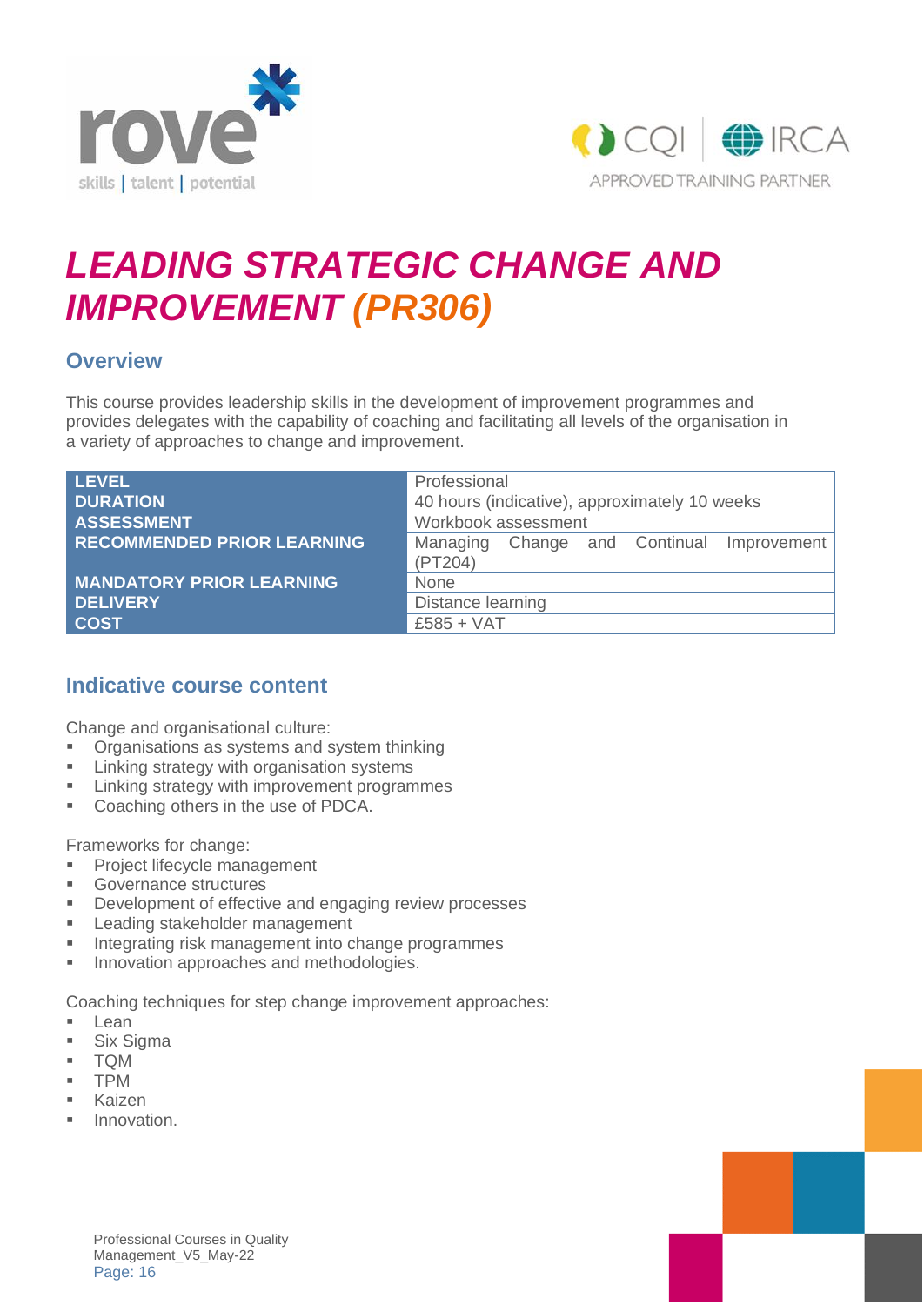



Roles in change and improvement initiatives:

- Steering team and team members
- **■** Improvement sponsor
- **■** Improvement initiative leader
- **■** Initiative team members
- Coaching to improve the effectiveness of roles.
- Facilitating and building commitment with top management teams:
- **EXEDENTIFY Influencing techniques when working with top management teams**
- Supporting the selection of change and improvement priorities.

Developing change programmes:

- Coaching project definition, sponsorship and chartering
- **External providers and stakeholders**
- Managing and governance of change programmes
- Review processes.

Enterprise-wide stakeholder management:

- **E** Supply chain considerations<br>**EXECUTE:** Working with key stakeholder
- Working with key stakeholders and partners.

Managing and governance of change programmes:

- Overview of programme lifecycle
- Governance processes for programmes.

Sponsorship, governance and the role of the sponsor:

- Governance structures for sponsors
- Key behaviours for effective sponsors.

Effective programme reviews:

- A process for programme review
- **•** Typical agendas and preparation
- Facilitation techniques for reviews.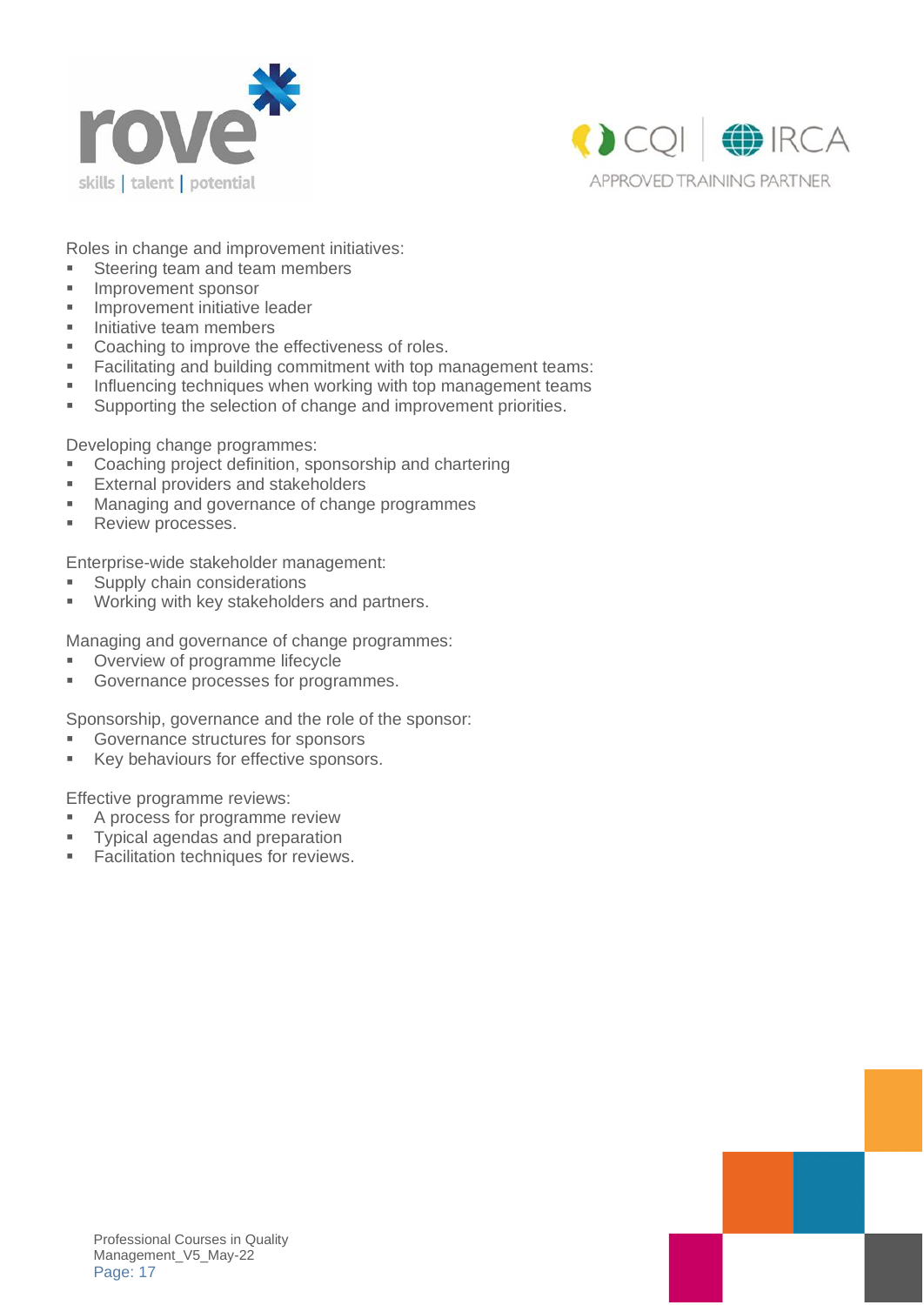



### *LEADING ENTERPRISE RISK MANAGMENT (PR307)*

#### **Overview**

This course provides leadership skills in the application of risk management within the context of an enterprise/organisation and provides delegates with the capability of coaching top management teams in the deployment of a system approach to the leadership of risk management.

| <b>LEVEL</b>                      | Professional                                  |
|-----------------------------------|-----------------------------------------------|
| <b>DURATION</b>                   | 40 hours (indicative), approximately 10 weeks |
| <b>ASSESSMENT</b>                 | Workbook assessment                           |
| <b>RECOMMENDED PRIOR LEARNING</b> | Introduction to Risk Management (FD103)       |
| <b>MANDATORY PRIOR LEARNING</b>   | None                                          |
| <b>DELIVERY</b>                   | Distance learning                             |
| <b>COST</b>                       | $£585 + VAT$                                  |

#### **Indicative course content**

Development and design of enterprise risk management policy, strategy and architecture:

- Role of the board and other key stakeholders
- **EXECUTE:** Strategic and operational risk strategies and policies
- Risk tolerance and appetite
- Relationship to other standards, such as ISO 31000, ISO 14001, BS OHSAS 18001 (ISO 45001 when available), ISO 22301 and ISO 27001
- Resources, roles and responsibilities
- **Ownership and human behaviour**
- **■** Integration into existing governance structures
- Holistic view of organisational capabilities
- Obstacles to success
- PDCA.

Understanding of specific risk groupings and their impact on strategic goals:

- Country, sector and industry risks
- Strategic
- Operational
- Hazard
- **Einancial**
- Supply chain
- Cyber
- **•** Project/organisational change
- **■** Stakeholder
- Reputation
- Emerging risks and 'unknown knowns/unknowns' resilience.

Professional Courses in Quality Management\_V5\_May-22 Page: 18